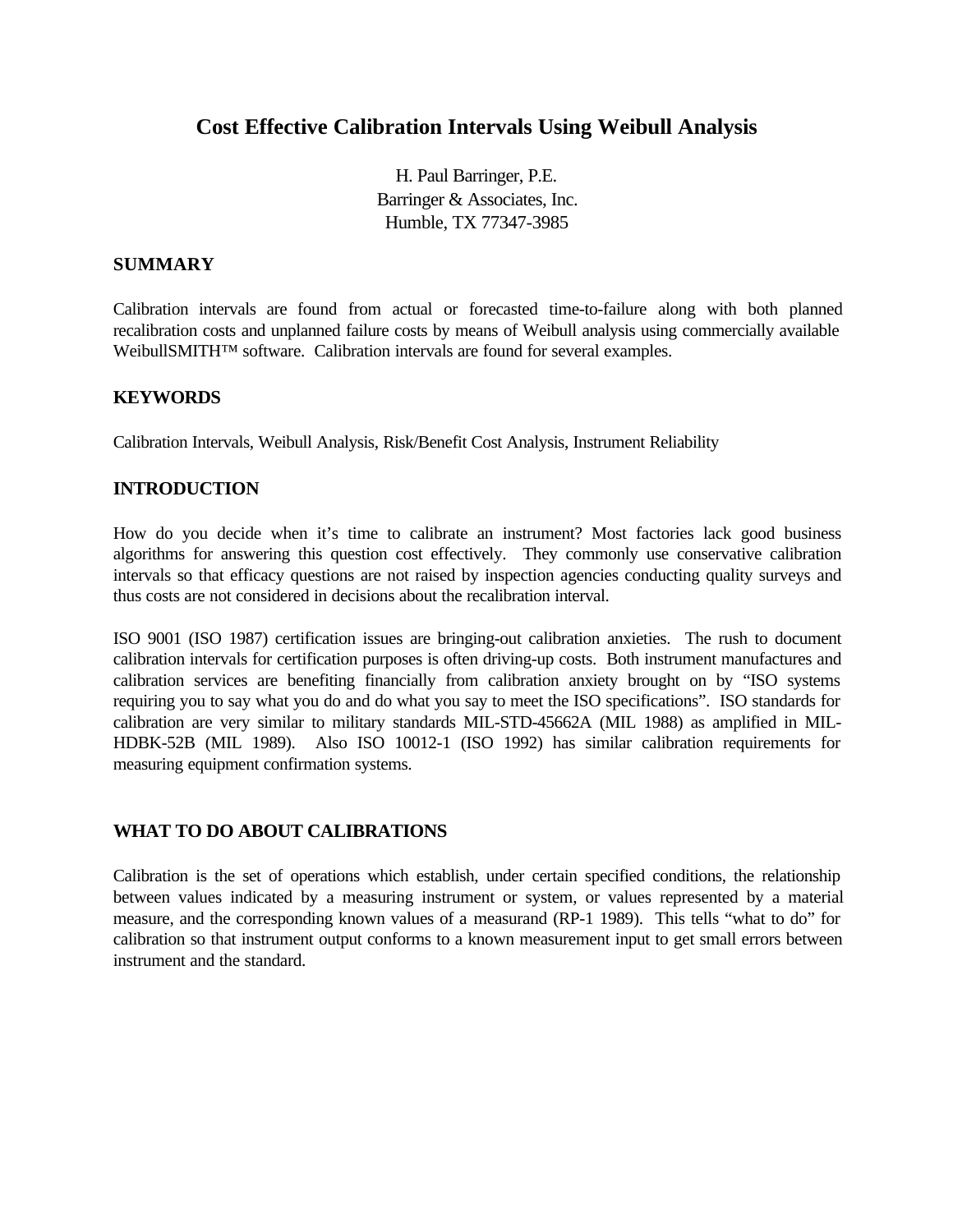New instruments require calibration for achieving accuracy (i.e., producing readings near the true value). Older instruments require recalibration to restore confidence in their abilities to measure accurately. During calibration, if instrument adjustments are available, detected errors are reduced by adjustment so fresh measurements are correct.

Calibration systems require prevention of inaccuracy by detection of deficiencies and timely positive action for corrections. Calibration assurance provisions require written descriptions covering measurement and test equipment and measurement standards which will satisfy the requirements for instrument accuracy.

Calibration procedures also require written details for the measurement standard used during calibration, enumeration of the required parameters, range and accuracy of the measurement standard, and the acceptable tolerance of each instrument characteristic being calibrated. Additionally instructions must be provided to enable calibration personnel to adequately calibrate each instrument characteristic or parameter.

Adequacy of measurement standards used during calibration requires traceability, by an unbroken chain, to national or international standards. Also collective uncertainty of measurement standards must not exceed 25% of the acceptable tolerance for each characteristic being calibrated (i.e., this is a statement about instrument precision or scatter errors). Use of the 4:1 minimum calibration test accuracy ratio rule avoids detailed calculations of estimating errors associated with measurements (Abernethy 1980) or as detailed in other established references (ANSI/ASME 1985), (ANSI/ASME 1983), (ISO/TAG 1992) and (RP-3 1989). For example, using a micrometer calibration standard accurate to ±0.000125", permits claiming the micrometer is suitable for  $\pm 0.0005$ " at accepted 4:1 ratio of accuracy.

What to do for calibration is obvious. Setting-up recalibrations systems (without strong considerations for costs/risks) is a routine well known to practitioners of quality assurance and quality control techniques. Clearly one criteria that must be established for calibration systems is what level of errors are permissible and what are rejectable for individual instruments or classes of instruments.

It is not appropriate to just say calibrate this instrument. End users of calibration services must describe the accuracy level or the accuracy of the instrument in terms of what errors are allowed for use of the instrument. Lack of specificity by the end user frequently results in establishment of unnecessarily rigid recalibration pass/fail criteria.

Setting recalibration requirements too tight results in a short calibration validity period with high recalibration costs to achieve idealistic tight results. In short, if the instrument user does not order the specific grade for instrument calibration, the calibration service will usually select a standard which may be too severe for the end users needs. If you need transducers rated for ±0.5% service, buying higher grade transducers capable of ±0.1% service is not usually cost effective. Say what you need to meet your calibration requirements.

### **WHEN TO DO RECALIBRATIONS**

Most calibration systems have provisions for establishment of a validity period during which the instrument can be used without concern for major uncertainties in measurement output. Most calibration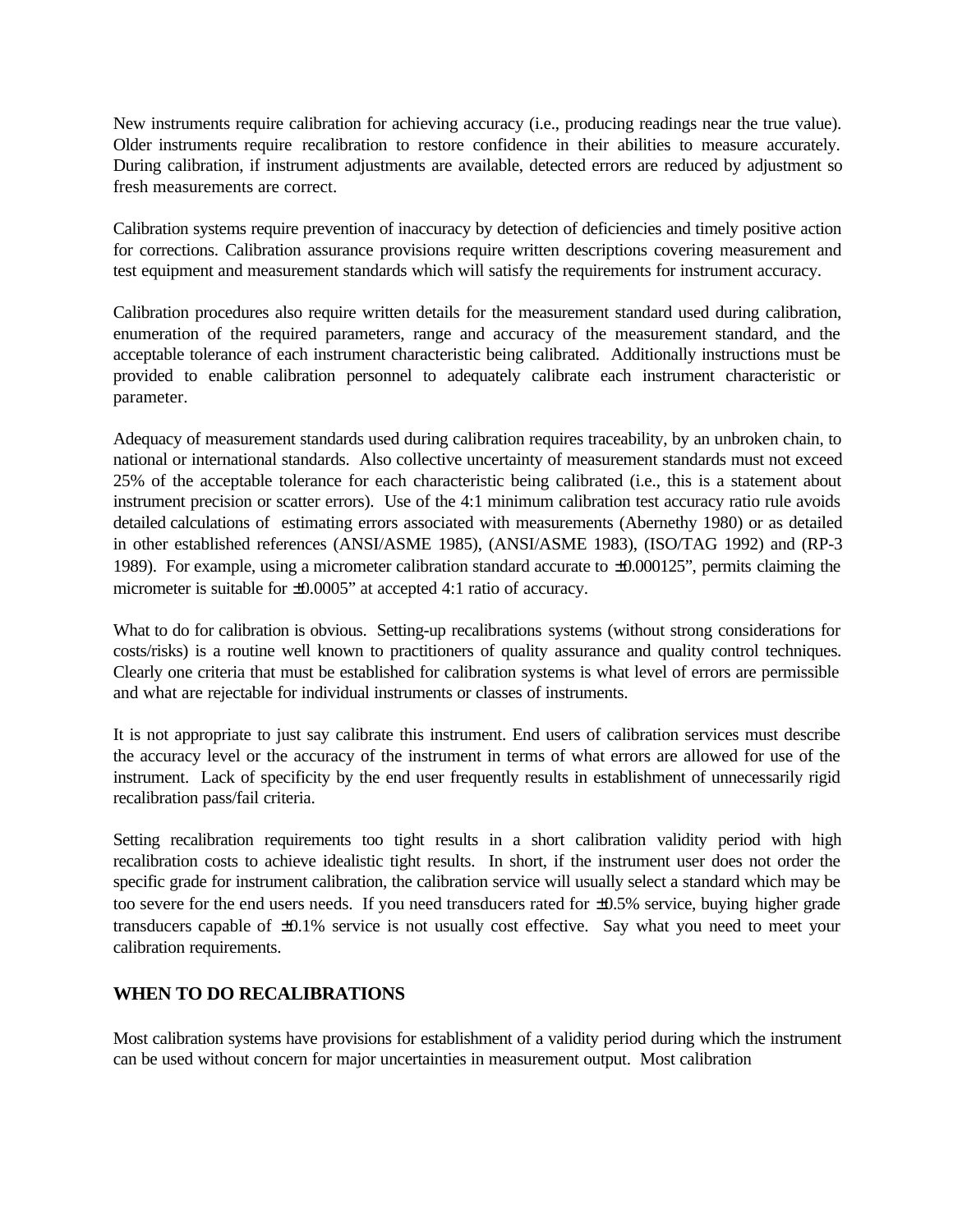| <b>Table 1:</b><br><b>Recalibration Costs By Business Size</b> |         |           |           |  |  |  |  |
|----------------------------------------------------------------|---------|-----------|-----------|--|--|--|--|
| <b>And Business Complexity</b>                                 |         |           |           |  |  |  |  |
| Size                                                           | Simple  | Average   | Complex   |  |  |  |  |
| <b>Quantity</b> For Calibration (pieces/year):                 |         |           |           |  |  |  |  |
| Small                                                          | 100     | 500       | 2,500     |  |  |  |  |
| Medium                                                         | 1,000   | 5,000     | 25,000    |  |  |  |  |
| Large                                                          | 10,000  | 50,000    | 250,000   |  |  |  |  |
| <b>Costs</b> For Calibration (\$/year):                        |         |           |           |  |  |  |  |
| Small                                                          | 5,000   | 25,000    | 125,000   |  |  |  |  |
| Medium                                                         | 50,000  | 250,000   | 500,000   |  |  |  |  |
| Large                                                          | 500,000 | 2,500,000 | 5,000,000 |  |  |  |  |

systems also allow for shortening calibration intervals if errors larger than allowed are detected. Similarly, calibration periods are lengthened if instruments are well behaved within close limits of the original calibration as instruments are returned for recalibration. Conceptually these conditions address issues of when calibration intervals should occur.

Few organizations can establish a recall rational for timely return of instruments for recalibration using a logical and rational system. Even fewer organizations can establish methods for adjustment of recalibration intervals. Furthermore the number of organizations who can merge all three issues (1. recall intervals, 2. adjustment of recall intervals, and 3. cost consequences) into a risk/benefit analysis are very small. This is unfortunate considering financial impacts calibration efforts have on most industrial organizations. Table 1 shows typical recalibration situations. Recalibration costs are not clearly non-trivial.

Of course each business has specific quantities and specific costs different than the generalities of Table 1. High costs of recalibrations are often hidden in overhead costs so that hard questions about calibration costs and calibration intervals are seldom highlighted for aggressive cost reductions.

Perceptions exist that calibration costs can be reduced if calibration intervals can be stretched legitimately. However, the key business question is finding a cost effective interval considering risks rather than using the traditional ~one year recall interval. How do we find the appropriate cost effective interval?

The military standards and military handbook previously referenced provide guidance for setting recalibration intervals. These standards formerly used a good practice that 95% of all instruments returned for calibration must meet outgoing calibrations limits. Other practical industrial requirements can be established in quality assurance documents for requiring, say, 85% of the incoming instruments must meet out going requirements--after all, businesses must take risks to both survive and make profits for their stockholders. Treat these requirements for 80%, 95%, 90% or 95% of the instruments returned for calibration as a good manufacturing practice and use the criteria that best fits your business.

Most quality systems require an investigation and recall of product if instruments are found to be seriously out of tolerance at their recall interval. Seldom does the investigation result in affirmative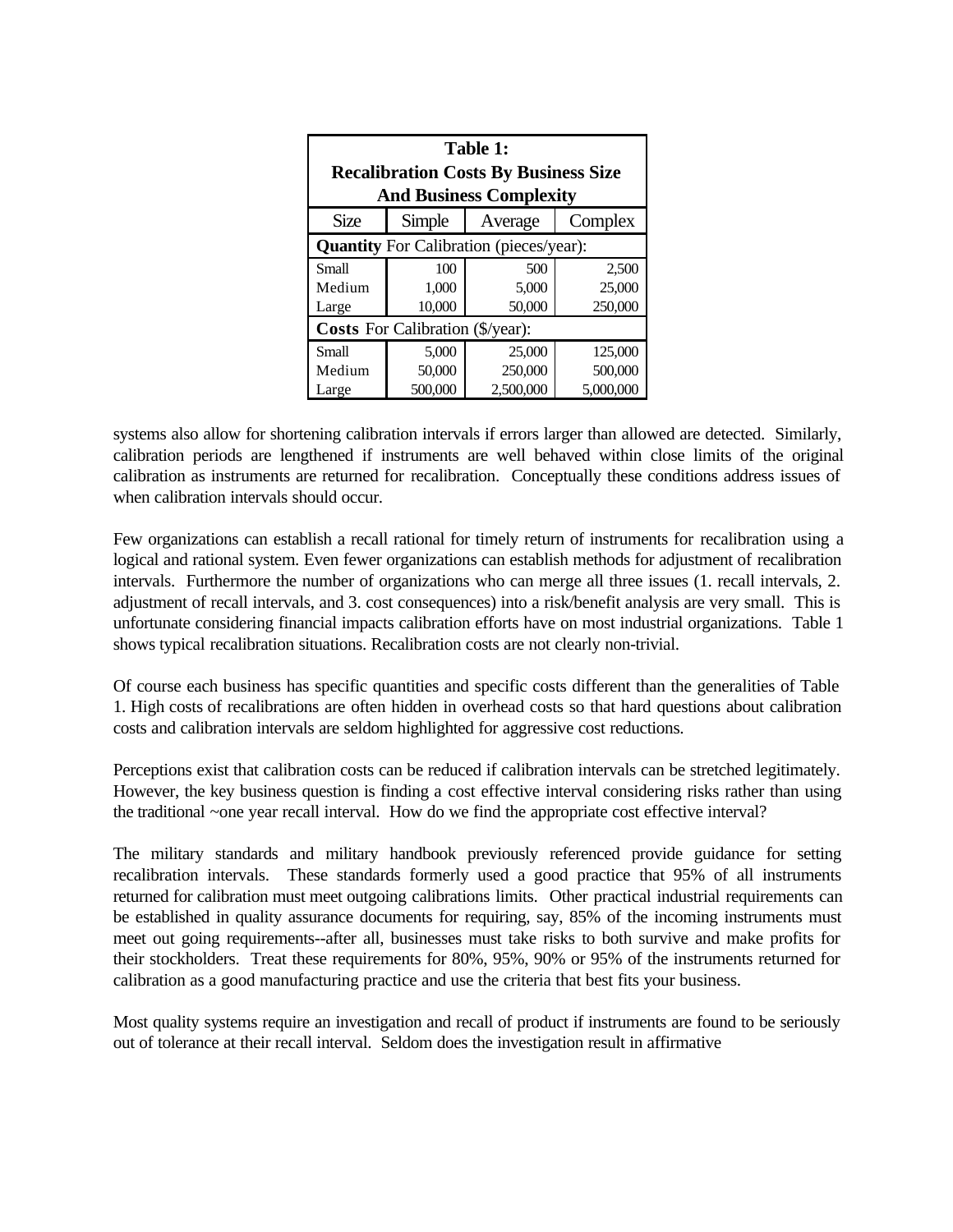action of product recall based on acceptance instruments which are seriously out of calibration. On paper, the risks exist. In reality, seldom is the high risk of a recall converted to an expenditure of cash once the product has left the plant. However, suspect parts still remaining in the plant are frequently reverified (at considerable costs) to show acceptance using the operating philosophy "it's OK to take the product but it's not OK to make the product with poorly calibrated instruments". Techniques exist for moving calibration intervals "closer to the edge of the cliff' using Weibull statistics.

### **CALIBRATION FAILURE DATA**

On most instruments, when functioning and operational, the user cannot tell if the instrument is performing within specified tolerance limits (ISO/TAG 1992). However, when daily, weekly, or monthly cross checks are made against another instrument or against a known standard, instrument deterioration and failures are found. Then the instrument is returned for recalibration or authoritative verification of the out-of-tolerance condition which signals end-of-life using variables data.

Consider the following data for a similar class of pressure gages with end-of-life shown in Table 2. Note that classes of instruments are often considered because long intervals of study are required for meaningful results on individual instruments. This motivates use of classes of instruments to obtain calibration data and establish results in our life time.

| Table 2:<br><b>Calibration Data On Age To Failure For A</b><br><b>Pressure Gage.</b> |  |  |  |  |  |  |
|--------------------------------------------------------------------------------------|--|--|--|--|--|--|
| Age To Failure(months)                                                               |  |  |  |  |  |  |
| 30                                                                                   |  |  |  |  |  |  |
| 38                                                                                   |  |  |  |  |  |  |
| 45                                                                                   |  |  |  |  |  |  |
| 58                                                                                   |  |  |  |  |  |  |
|                                                                                      |  |  |  |  |  |  |

Table 2's age to failure data is put into a Weibull chart as shown in Figure 1. Figure 1 is calculated by WeibullSMITH software (Fulton 1995).



**Figure 1: Age To Failure Data**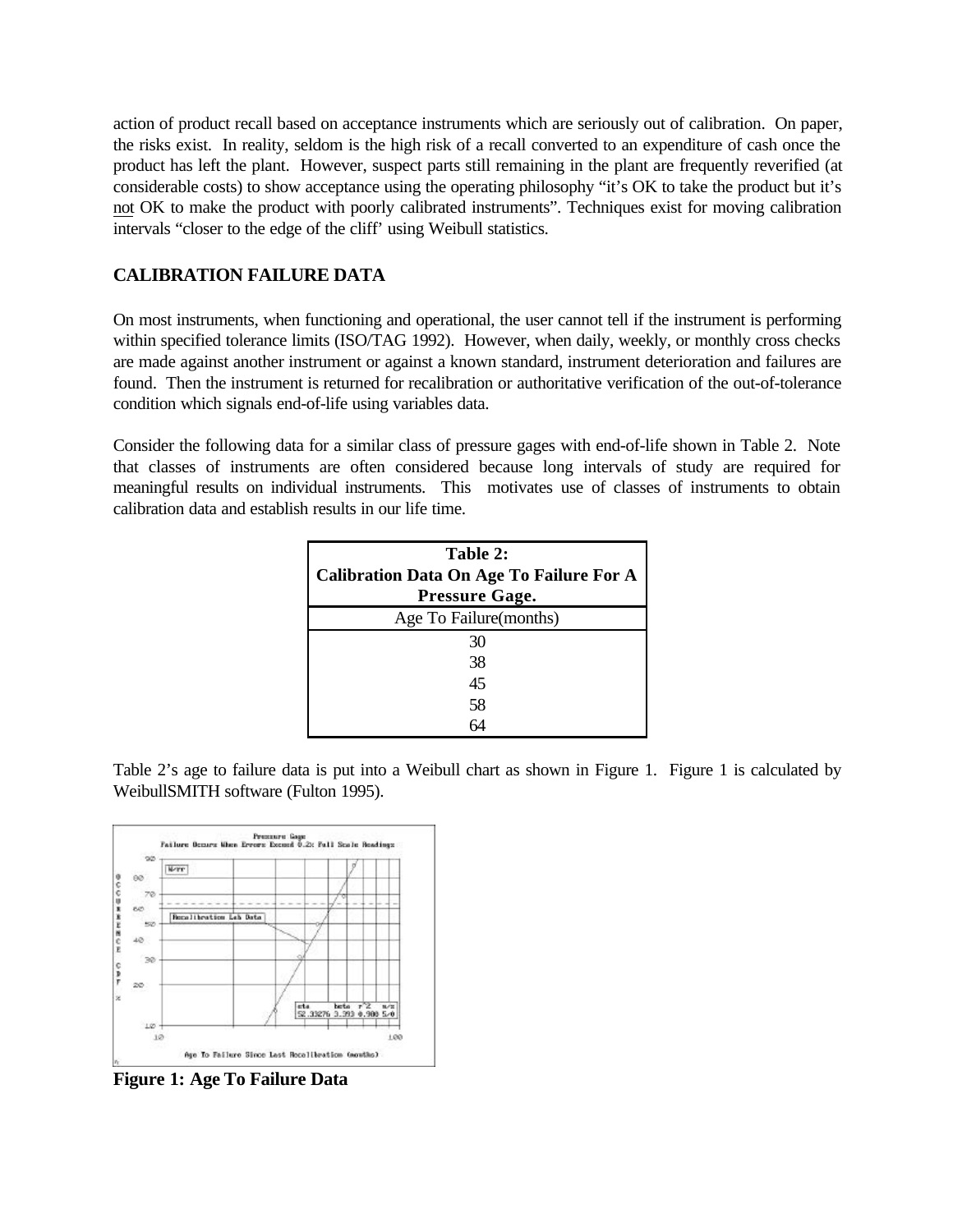For Figure 1, use a good manufacturing practice criteria that 95% of the instruments returned for recalibration must pass the out-going recalibration, i.e., the instrument is fit for continued use. Because of the complement equation for reliability, this means we can allow up to 5% cumulative failures. From Figure 1 read 5% cumulative failures occur in 21.8 months, and this establishes a requirement for the calibration interval. Thus calibration intervals found by use of a good manufacturing practice that 95% of the instruments returned must be fit for continued service and the calibration intervals is determined from the probability chart of age to failure data without costs considerations.

Figure 1's recalibration interval decisions can be supplemented with cost consequences for the business. Performing a planned calibration, costs \$150. Instrument failure causes an unplanned event and cost consequences are \$5,000. What is the optimum replacement time using both the expected failure times and the cost conditions?

Figure 2 is displayed by VisualSMITH<sup> $M$ </sup> (Fulton 1995) software where the cost curve is obtained from the Weibull renewal equation. The Weibulll renewal equation combines Weibull characteristics of failure and cost details. In plain English, the Weibull renewal equation has: 1) a numerator which at a given time is the planned calibration costs multiplied by instrument reliability plus the unplanned event costs multiplied instrument unreliability, and 2) a denominator which is the mean life.



**Figure 2: Cost And Recalibration Intervals**

Figure 2 shows the cost effective recalibration interval is 14.5 months where least costs are \$14.66 per month considering the risk of failure in service. Waiting until the 21.8 months recommended by the good manufacturing practices of Figure 1 (which ignores costs), increases costs to slightly over \$18/month which is an extra 17% burden due to the high cost of delayed maintenance.

Figure 1 set recalibration time intervals for achieving an arbitrary failure level. Figure 2 set shorter (but less expensive) recalibration interval based on time considering both risks and cost consequences.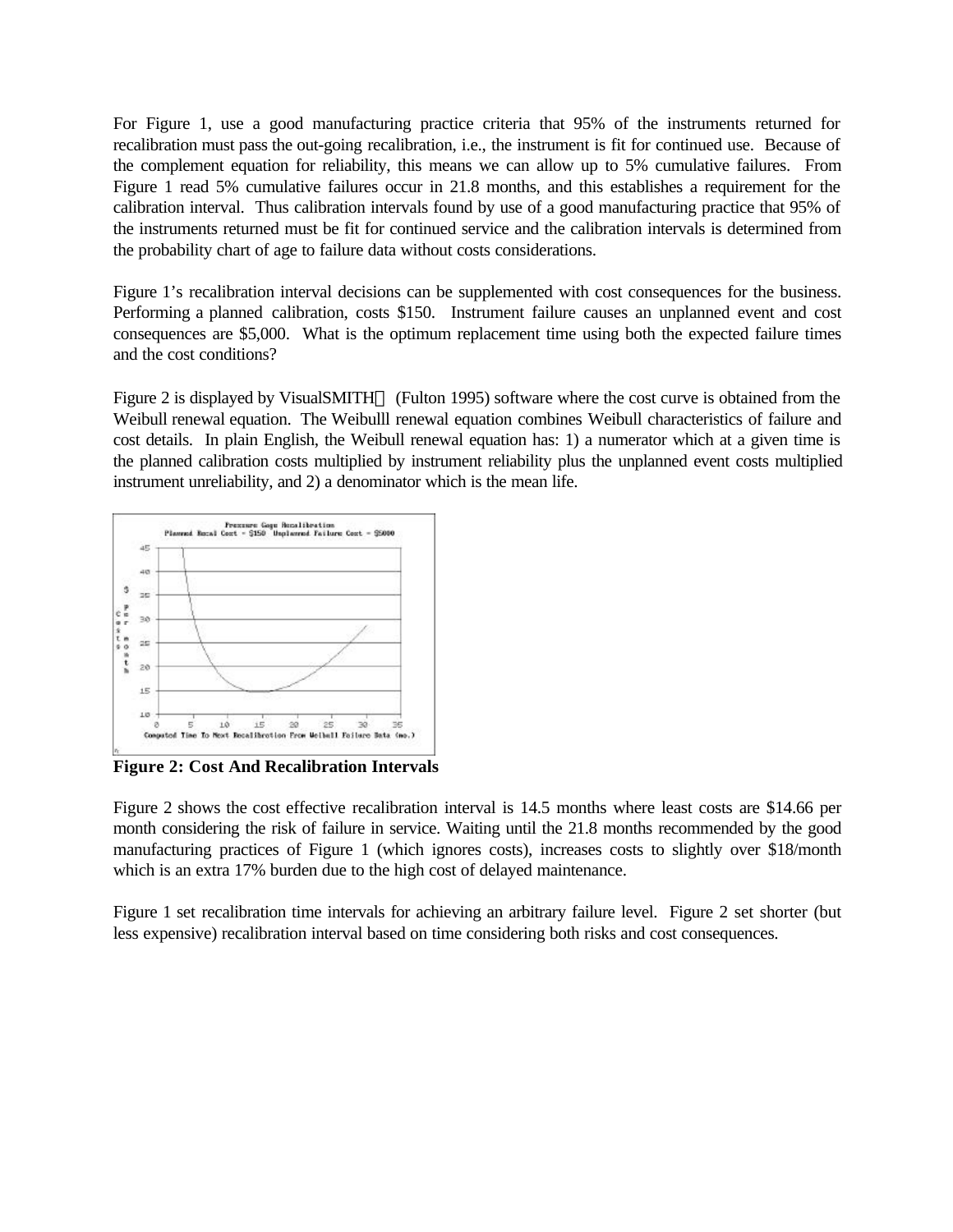#### **NO CALIBRATION FAILURE DATA**

Table 3 shows a class of micrometer standard bars. Standard bars are used to set micrometers accurately on the shop floor.

| Table 3:                                              |                          |                         |                                  |                         |                |                |                         |
|-------------------------------------------------------|--------------------------|-------------------------|----------------------------------|-------------------------|----------------|----------------|-------------------------|
| Frequency Table For 5" & 8" Micrometer Standard       |                          |                         |                                  |                         |                |                |                         |
| <b>Bar Errors At Annual Recalibration -- Raw Data</b> |                          |                         |                                  |                         |                |                |                         |
| (Errors Shown In Microinches)                         |                          |                         |                                  |                         |                |                |                         |
| Error                                                 | 1st                      | 2nd                     | 3rd                              | 4th                     | 5th            | 6th            | Total                   |
| u-inch                                                | Yr.                      | Yr.                     | Yr.                              | Yr.                     | Yr.            | Yr.            | Count                   |
| $-100$                                                |                          |                         |                                  | 1                       | 1              |                | 2                       |
| $-90$                                                 |                          |                         |                                  | $\mathbf{1}$            |                |                | $\mathbf{1}$            |
| $-80$                                                 |                          |                         |                                  | 1                       |                |                | $\mathbf{1}$            |
| $-70$                                                 | $\mathbf{1}$             | 1                       | $\overline{c}$                   |                         |                |                | $\overline{\mathbf{4}}$ |
| $-60$                                                 |                          | 1                       |                                  |                         |                |                | $\mathbf{1}$            |
| $-50$                                                 |                          |                         |                                  | 3                       | 1              | 1              | 5                       |
| $-40$                                                 | $\overline{2}$           | $\overline{c}$          | 3                                | $\mathbf{1}$            | $\overline{c}$ | 1              | 11                      |
| $-30$                                                 |                          | $\mathbf{1}$            | $\overline{\mathbf{c}}$          | $\overline{\mathbf{c}}$ | $\mathbf{1}$   |                | 6                       |
| $-20$                                                 | 3                        | $\overline{\mathbf{c}}$ | $\mathbf{1}$                     | $\overline{\mathbf{c}}$ | $\mathbf{1}$   |                | 9                       |
| $-10$                                                 | 5                        | $\overline{\mathbf{3}}$ | $\mathbf{1}$                     | $\mathbf{1}$            | $\mathbf{1}$   |                | 11                      |
| $\bf{0}$                                              | $rac{2}{5}$              | $\mathbf{1}$            | $\overline{2}$                   | 3                       | 3              | $\overline{2}$ | 13                      |
| 10                                                    |                          | $\overline{\mathbf{3}}$ | $\overline{\mathbf{3}}$          | $\overline{c}$          | 3              |                | 16                      |
| 20                                                    | $\overline{\mathcal{L}}$ | $\overline{\mathbf{4}}$ | $\overline{\mathcal{L}}$         | $\overline{3}$          | $\mathbf{1}$   |                | 16                      |
| 30                                                    | 5                        | 3                       | $\overline{\mathcal{L}}$         | 3                       | 5              |                | 20                      |
| 40                                                    | $\overline{c}$           | $\overline{4}$          | 3                                | $\mathbf{1}$            | 3              |                | 13                      |
| 50                                                    | $\overline{c}$           | 5                       | $\overline{c}$<br>$\overline{4}$ | 3                       | $\overline{1}$ |                | 13                      |
| 60                                                    | $\overline{4}$           | $\mathbf{1}$            |                                  | $\frac{2}{2}$           |                |                | 11                      |
| 70                                                    | $\overline{c}$           | 3                       |                                  |                         |                |                | 7                       |
| 80                                                    | $\mathbf{1}$             | $\overline{c}$          | 1                                | $\overline{c}$          |                |                | 6                       |
| 90                                                    | $\mathbf{1}$             | $\overline{c}$          | $\overline{\mathbf{c}}$          |                         |                |                | 5                       |
| 100                                                   | $\overline{2}$           | $\overline{c}$          | $\overline{\mathbf{c}}$          | $\mathbf{1}$            | $\mathbf{1}$   |                | 8                       |
| 110                                                   |                          | $\overline{1}$          | $\mathbf{1}$                     |                         |                |                | $\overline{\mathbf{c}}$ |
| 120                                                   |                          |                         | $\overline{2}$                   | $\overline{c}$          | $\mathbf{1}$   |                | 5                       |
| 130                                                   |                          |                         |                                  |                         |                |                | $\overline{0}$          |
| 140                                                   |                          |                         |                                  |                         |                |                | $\overline{0}$          |
| 150                                                   | 1                        | 1                       |                                  | 1                       |                |                | 3                       |
| Total                                                 | 42                       | 42                      | 39                               | 37                      | 25             | 4              | 189                     |

Rezeroing micrometers is required because each machinist has a slightly different "feel" as measurements are obtained, and machinist require access to standard bars for insuring their micrometers yield accurate results.

Each standard bar calibration measurement is shown as an error from ideal measurements in Table 3. Note that plus values show the bar is longer than ideal, and minus values show the bar is shorter than ideal.

Error results in the 5-inch and 8-inch bar lengths were shown to be similar, and results were pooled to achieve a large group of values for analysis as shown in Table 3. By USA Federal Specifications (USA 1989), the maximum allowed error in the bar length for this reference standard is  $\pm$  0.000150 inches or ±150 microinches. With bilateral tolerances, recalibration is highly motivated by dimension nearing the 150 microinch limits. Also note that errors near zero do not motivate recalibration. Thus Table 3's data is simplified into the absolute values of Table 4.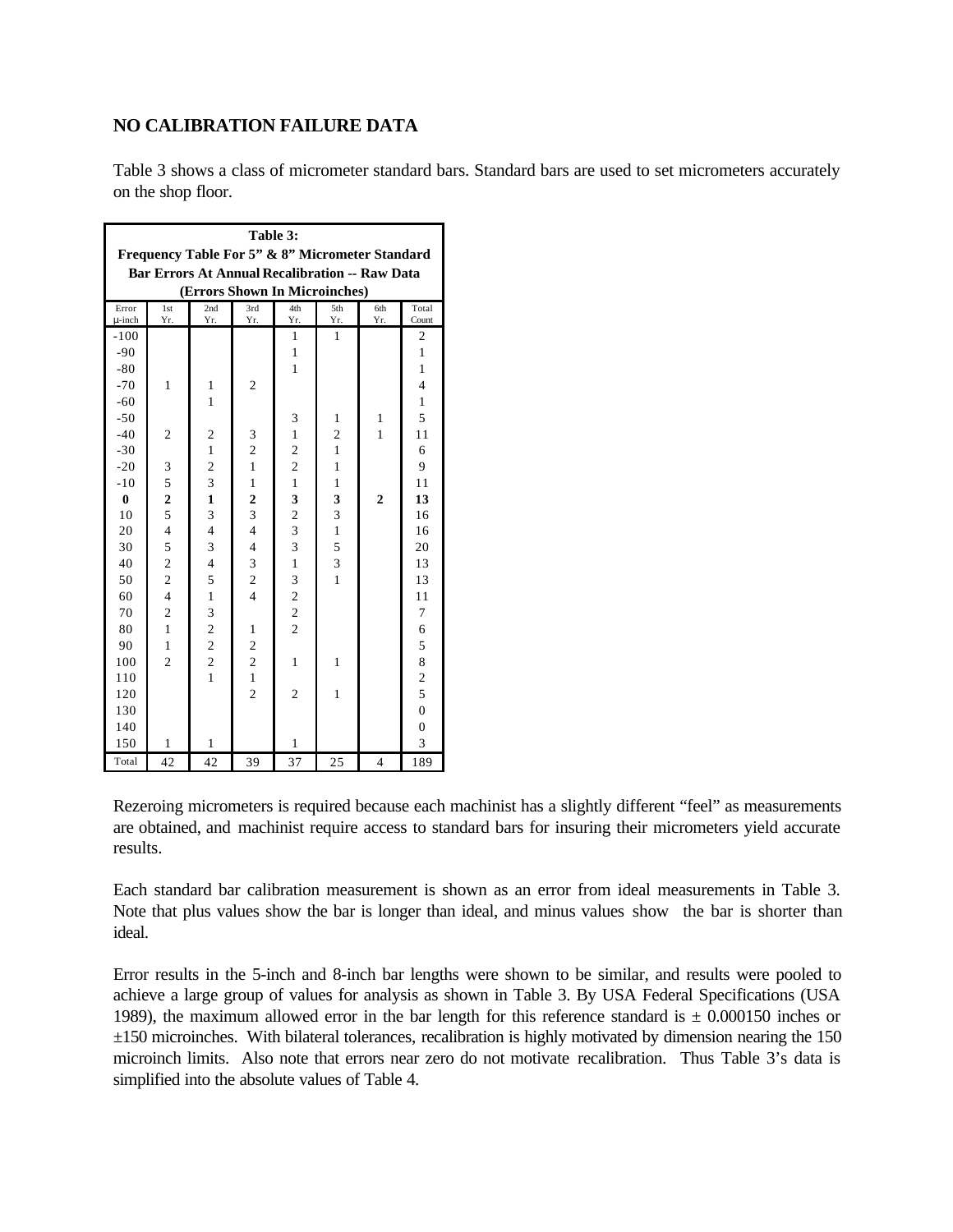| Table 4:<br>Frequency Table For 5" & 8" Micrometer Standard |                |                         |                         |                         |                |                |                         |  |
|-------------------------------------------------------------|----------------|-------------------------|-------------------------|-------------------------|----------------|----------------|-------------------------|--|
| <b>Bar Errors At Annual Recalibration -- Absolute Data</b>  |                |                         |                         |                         |                |                |                         |  |
| (Errors Shown In Microinches-Absolute)                      |                |                         |                         |                         |                |                |                         |  |
| 2nd<br>3rd<br>4th<br>Total<br>Error<br>1st<br>5th<br>6th    |                |                         |                         |                         |                |                |                         |  |
| u-inch                                                      | Yr.            | Yr.                     | Yr.                     | Yr.                     | Yr.            | Yr.            | Count                   |  |
| $\overline{0}$                                              | .              |                         | .                       |                         | .              | .              |                         |  |
| 10                                                          | 10             | 6                       | 4                       | 3                       | 4              |                | 27                      |  |
| 20                                                          | 7              | 6                       | 5                       | 5                       | $\mathfrak{2}$ |                | 25                      |  |
| 30                                                          | 5              | $\overline{4}$          | 6                       | 5                       | 6              |                | 26                      |  |
| 40                                                          | $\overline{4}$ | 6                       | 6                       | $\overline{c}$          | 5              | 1              | 24                      |  |
| 50                                                          | $\overline{c}$ | 5                       | $\overline{c}$          | 6                       | $\overline{c}$ | 1              | 18                      |  |
| 60                                                          | $\overline{4}$ | $\overline{\mathbf{c}}$ | $\overline{4}$          |                         |                |                | 12                      |  |
| 70                                                          | 3              | $\overline{4}$          | $\overline{c}$          | $\frac{2}{2}$           |                |                | 11                      |  |
| 80                                                          | $\mathbf{1}$   | $\overline{\mathbf{c}}$ | $\mathbf{1}$            | $\overline{\mathbf{3}}$ |                |                | $\overline{7}$          |  |
| 90                                                          | 1              | $\overline{c}$          | $\overline{\mathbf{c}}$ | $\mathbf{1}$            |                |                | 6                       |  |
| 100                                                         | $\overline{2}$ | $\overline{c}$          | $\overline{c}$          | $\overline{2}$          | $\overline{2}$ |                | 10                      |  |
| 110                                                         |                | $\mathbf{1}$            | $\mathbf{1}$            |                         |                |                | $\overline{\mathbf{c}}$ |  |
| 120                                                         |                |                         | $\overline{c}$          | $\overline{2}$          | 1              |                | 5                       |  |
| 130                                                         |                |                         |                         |                         |                |                |                         |  |
| 140                                                         |                |                         |                         |                         |                |                |                         |  |
| 150                                                         | 1              | 1                       |                         | 1                       |                |                | 3                       |  |
| Total                                                       | 40             | 41                      | 37                      | 34                      | 22             | $\overline{2}$ | 176                     |  |
| Aveg<br>Stdev                                               | 40.50<br>32.10 | 48.54<br>32.60          | 50.00<br>32.32          | 54.12<br>35.26          | 42.27<br>35.98 | 45.00<br>7.07  |                         |  |

Data from Table 4 is plotted in the probability plot of Figure 3 using rank regression and WeibullSMITH's inspection feature since the data are clearly interval data recorded at 10 microinch intervals. Figure 3 predicts 99% of the data will be 150 microinches or less and 95% of the data will be less than 106 microinches. Of course Figure 3 lacks an age to failure interval required for recall of instruments. The age to failure interval at 150 microinches must be forecasted synthetically.



**Figure 3: Weibull Plot Of Table 4**

A scatter chart is constructed in Figure 4 to forecast synthetic failure intervals using the errors in Table 4 along with their age. The 5th and 6th year in Table 4 contain small portions of the information but exert high leverage on the trend line. Therefore on the basis of judgment, these data points (which show lack of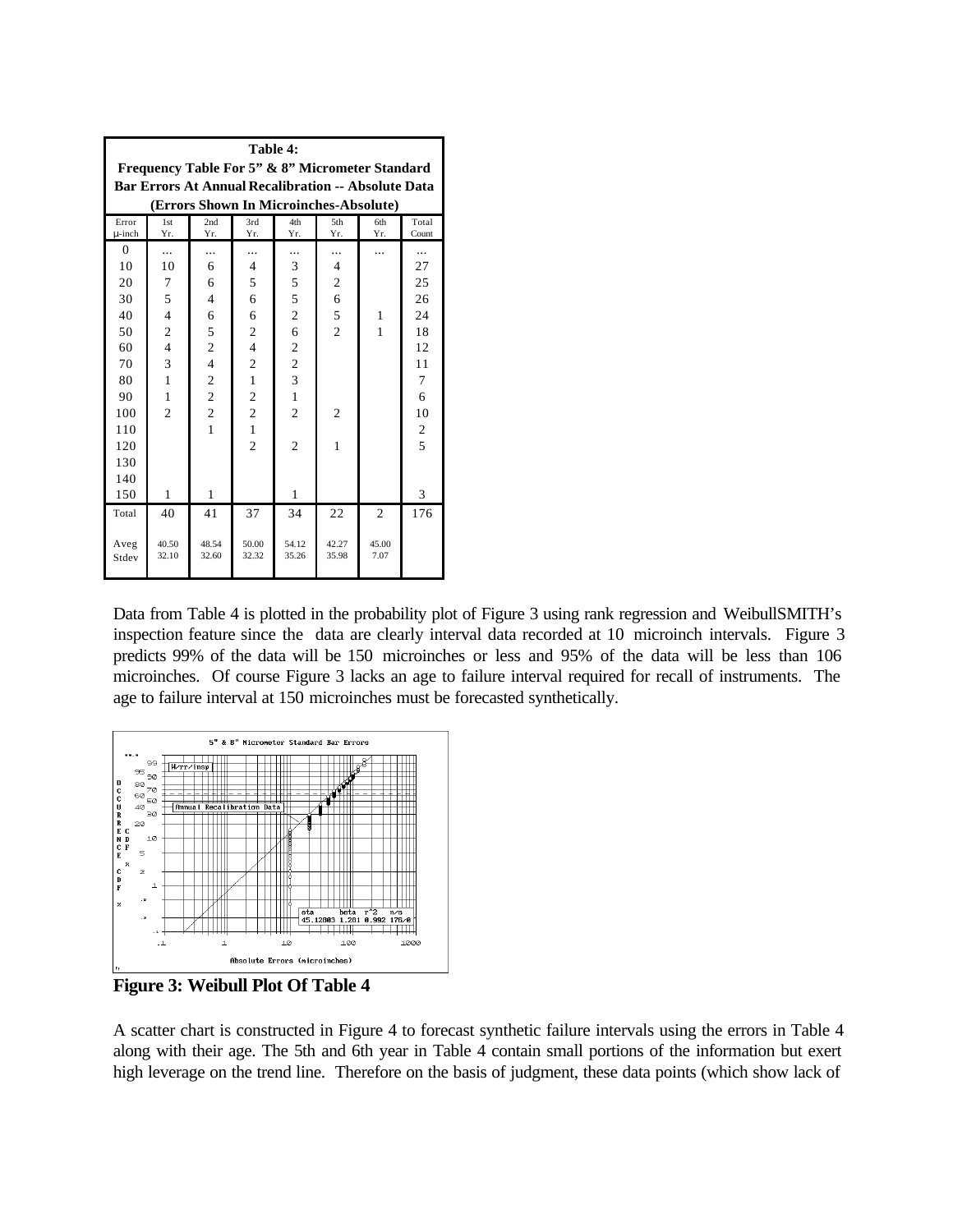recalibration motivation), were excluded—after all, good engineering combines both art, science, and good judgment.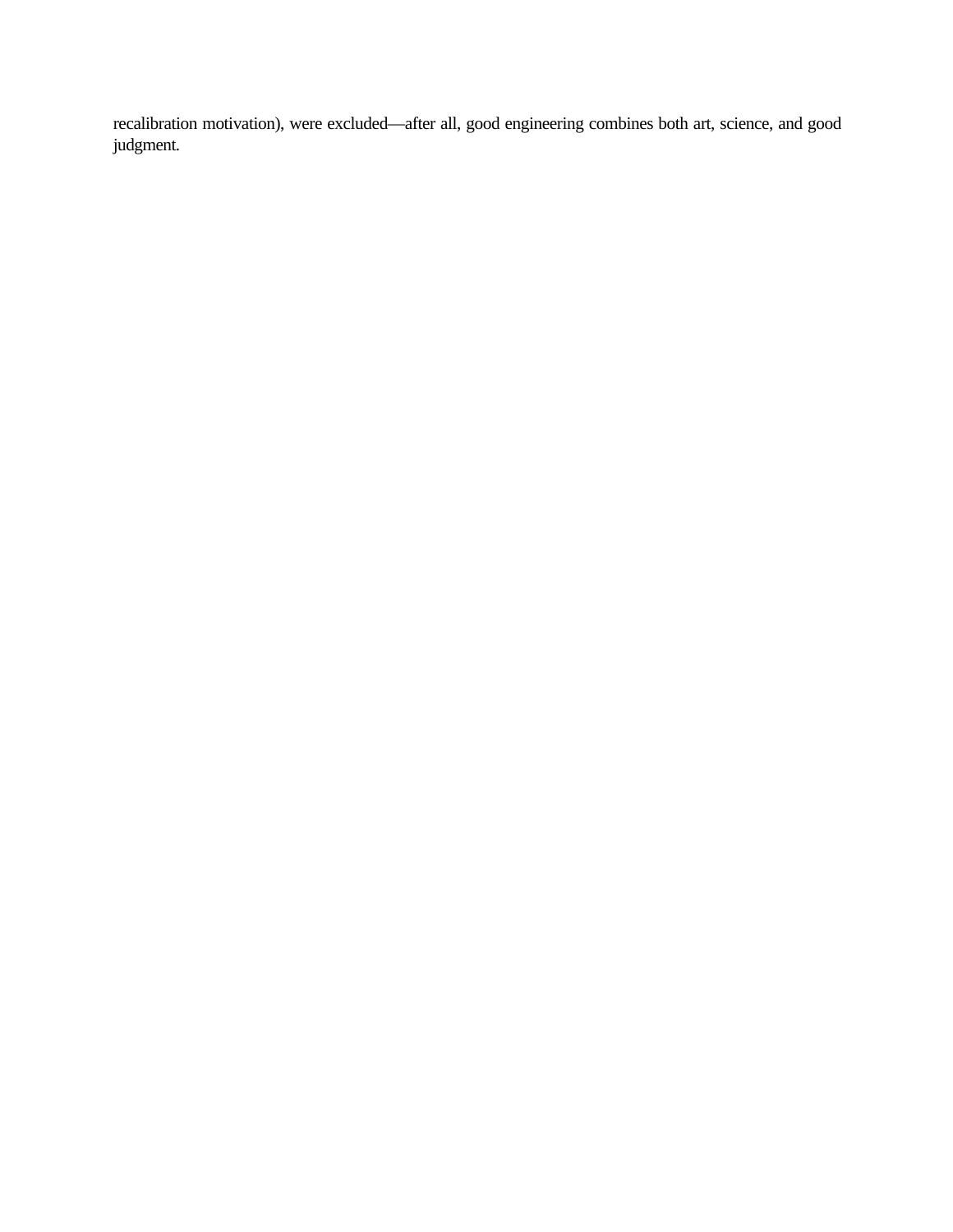The trend line of data from Table 4 is plotted in Figure 4 for introducing time into the decision process. Each data point is projected parallel to the trend line to reach the limit of 150 microinches for forecasting the synthetic time to failure. The synthetic age to failure is  $[{(150 - Error<sub>n</sub>)/4.232} + Age<sub>n</sub>]$  where 4.232 is the slope of the trend line.



Synthetic age to failure times are shown in Table 5 along with the three actual pieces of actual data shown in bold as 150 microinches (it is a mute issue to set the fail limit at 151 microinches because of practical measurement limitations).

**Figure 4: Synthetic Age To Failure**

| Table 5:                                   |      |      |      |      |      |      |      |  |
|--------------------------------------------|------|------|------|------|------|------|------|--|
| 176 Sorted Values Of Synthetic Age To      |      |      |      |      |      |      |      |  |
| <b>Failure Using Data From Table 4 and</b> |      |      |      |      |      |      |      |  |
| <b>Trends From Figure 4</b>                |      |      |      |      |      |      |      |  |
| 1.0                                        | 17.5 | 24.3 | 28.0 | 30.4 | 32.7 | 34.1 | 38.1 |  |
| 2.0                                        | 18.2 | 24.3 | 28.0 | 31.0 | 32.7 | 34.1 |      |  |
| 4.0                                        | 18.5 | 24.3 | 28.0 | 31.0 | 32.7 | 34.7 |      |  |
| 10.1                                       | 18.5 | 24.3 | 28.0 | 31.0 | 32.7 | 34.7 |      |  |
| 10.1                                       | 19.5 | 24.6 | 28.0 | 31.0 | 32.7 | 34.7 |      |  |
|                                            |      |      |      |      |      |      |      |  |
| 11.1                                       | 19.9 | 24.6 | 28.0 | 31.0 | 32.7 | 34.7 |      |  |
| 11.1                                       | 19.9 | 25.3 | 28.6 | 31.4 | 33.4 | 34.7 |      |  |
| 11.5                                       | 19.9 | 25.3 | 28.6 | 31.4 | 33.4 | 35.1 |      |  |
| 12.1                                       | 20.5 | 25.6 | 29.0 | 31.4 | 33.4 | 35.1 |      |  |
| 12.5                                       | 20.5 | 25.6 | 29.0 | 31.4 | 33.4 | 35.1 |      |  |
|                                            |      |      |      |      |      |      |      |  |
| 12.8                                       | 20.5 | 25.6 | 29.0 | 31.4 | 33.4 | 35.1 |      |  |
| 12.8                                       | 20.9 | 25.6 | 29.0 | 31.4 | 33.4 | 35.1 |      |  |
| 13.8                                       | 20.9 | 25.6 | 29.0 | 31.7 | 33.7 | 35.1 |      |  |
| 13.8                                       | 20.9 | 26.6 | 29.0 | 31.7 | 33.7 | 35.7 |      |  |
| 14.8                                       | 20.9 | 26.6 | 29.4 | 31.7 | 33.7 | 35.7 |      |  |
|                                            |      |      |      |      |      |      |      |  |
| 14.8                                       | 21.9 | 27.0 | 29.4 | 31.7 | 33.7 | 36.1 |      |  |
| 15.2                                       | 21.9 | 27.0 | 29.4 | 31.7 | 33.7 | 36.1 |      |  |
| 15.8                                       | 22.3 | 27.0 | 29.4 | 31.7 | 34.1 | 36.1 |      |  |
| 15.8                                       | 22.3 | 27.0 | 29.4 | 31.7 | 34.1 | 36.1 |      |  |
| 16.2                                       | 22.3 | 27.6 | 29.6 | 32.0 | 34.1 | 37.1 |      |  |
|                                            |      |      |      |      |      |      |      |  |
| 16.2                                       | 22.3 | 27.6 | 30.0 | 32.4 | 34.1 | 37.1 |      |  |
| 16.8                                       | 22.9 | 27.6 | 30.0 | 32.4 | 34.1 | 37.1 |      |  |
| 16.8                                       | 22.9 | 27.6 | 30.4 | 32.4 | 34.1 | 38.1 |      |  |
| 17.2                                       | 23.3 | 27.6 | 30.4 | 32.4 | 34.1 | 38.1 |      |  |
| 17.2                                       | 23.3 | 27.6 | 30.4 | 32.4 | 34.1 | 38.1 |      |  |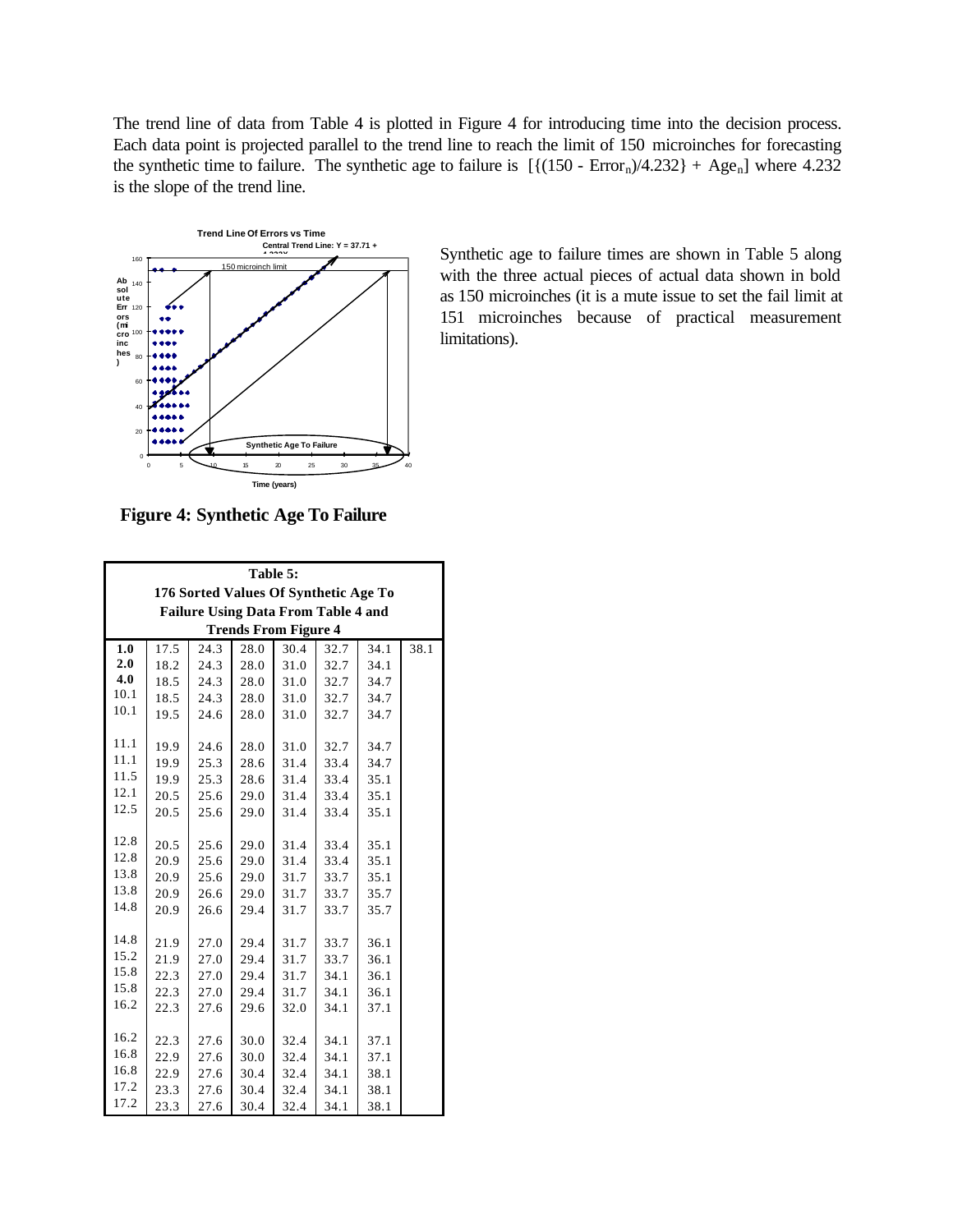Data from Table 5 gives the probability plot in Figure 5 for synthetic age to failure. Figure 5 shows an undesirable concave upward curvature most likely from plotting non-Weibull data on a Weibull probability plot.

Figure 6 shows a probability plot with a  $t_0$  correction which straightens the curved line shown in Figure 5. Curved plots with concave upward requires  $a - t_0$  shift to correct the concave upward curvature shown in Figure 6.



**Figure 5: Weibull Plot Of Synthetic Age**

Figure 6, shows -52.5671 years as the  $t_0$  correction, to be subtracted from points on this Weibull plot to convert adjusted time into the real time domain.



**Figure 6: Weibull Plot Of Synthetic Age To Failures In The t0 Time Corrected Domain**

Characteristics of the  $\mathfrak b$  corrected Weibull plot in Figure 6 are used with the renewal equation. The planned recalibration cost is \$200 and the unplanned event is \$20,000 to produce the cost curve shown in Figure 7.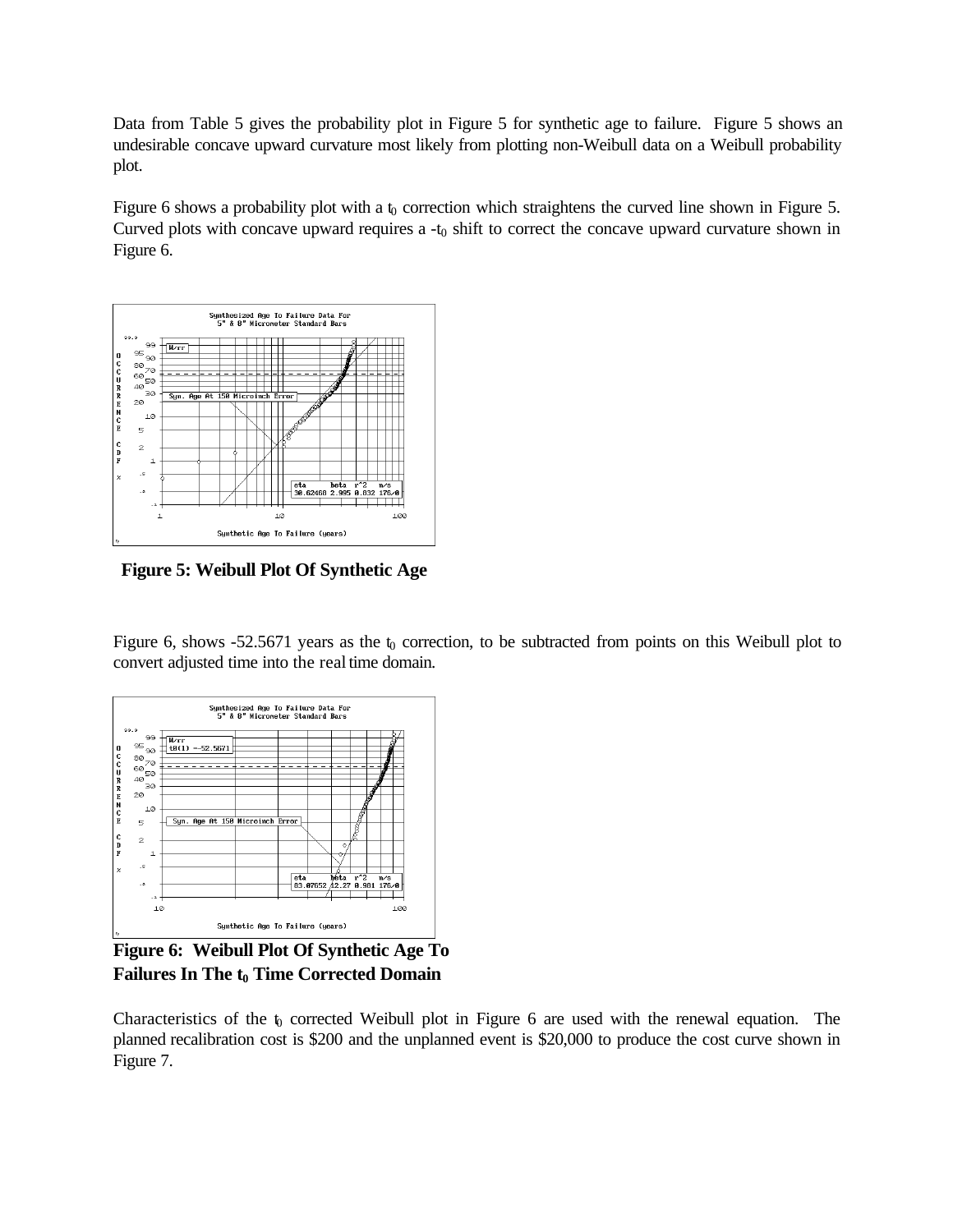

**Figure 7: Least Cost Recalibration Interval**

Figure 7 was calculated by Mathcad 5.0 (Mathcad 1994) and plotted in VisualSMITH using  $t_0$  corrections for optimum replacement calculations. Figure 7 shows the least cost recalibration interval occurs every 7.5 years at a cost of \$291.82 per year. Note that Figure 6 predicts 1.84% of the standard bars will fail at the  $t_0$  time domain of 60.067 years (60.067 - 52.5671 = 7.5 years in the real time domain) where the reliability is 98.15% at 7.5 year recalibrations. This is a 283% cost savings based on the cost in Figure 7!

Why isn't the annual recalibration cost \$200 per year rather than the \$291.82 show above in Figure 7? The extra cost is due to the chances for failure of parts that may be discovered out of calibration which are not computed in the simple view that the costs are only \$200 for an annual recalibration.

#### **CONCLUSIONS**

Weibull statistics and the related renewal equation which introduces costs into the decision process offers cost reduction opportunities for recalibration efforts. The answers are usually not obvious for setting the recalibration interval.

When no failures have occurred, synthetic age to failures are helpful for making recalibration decisions on the premise that instruments deteriorate with time and use. Straight line deterioration was shown in this paper, but other alternatives are envisioned for power curve wear deterioration, etc. depending on the level of pessimism required.

The cases presented show good cost reduction opportunities using Weibull statistics and commercially available software. The techniques shown are different and controversial. The author welcomes constructive criticism and written alternative strategies for finding and establishing cost effective calibration interval strategies using Weibull techniques when few or no failures have been discovered.

#### **REFERENCE LIST**

Abernethy, Dr. R. B., et al. 1980. **Measurement Uncertainty Handbook**, Research Triangle Park, NC: Instrument Society of America.

ANSI/ASME PTC 19.1. 1990. *Measurement Uncertainty*, New York: The American Society of Mechanical Engineers.